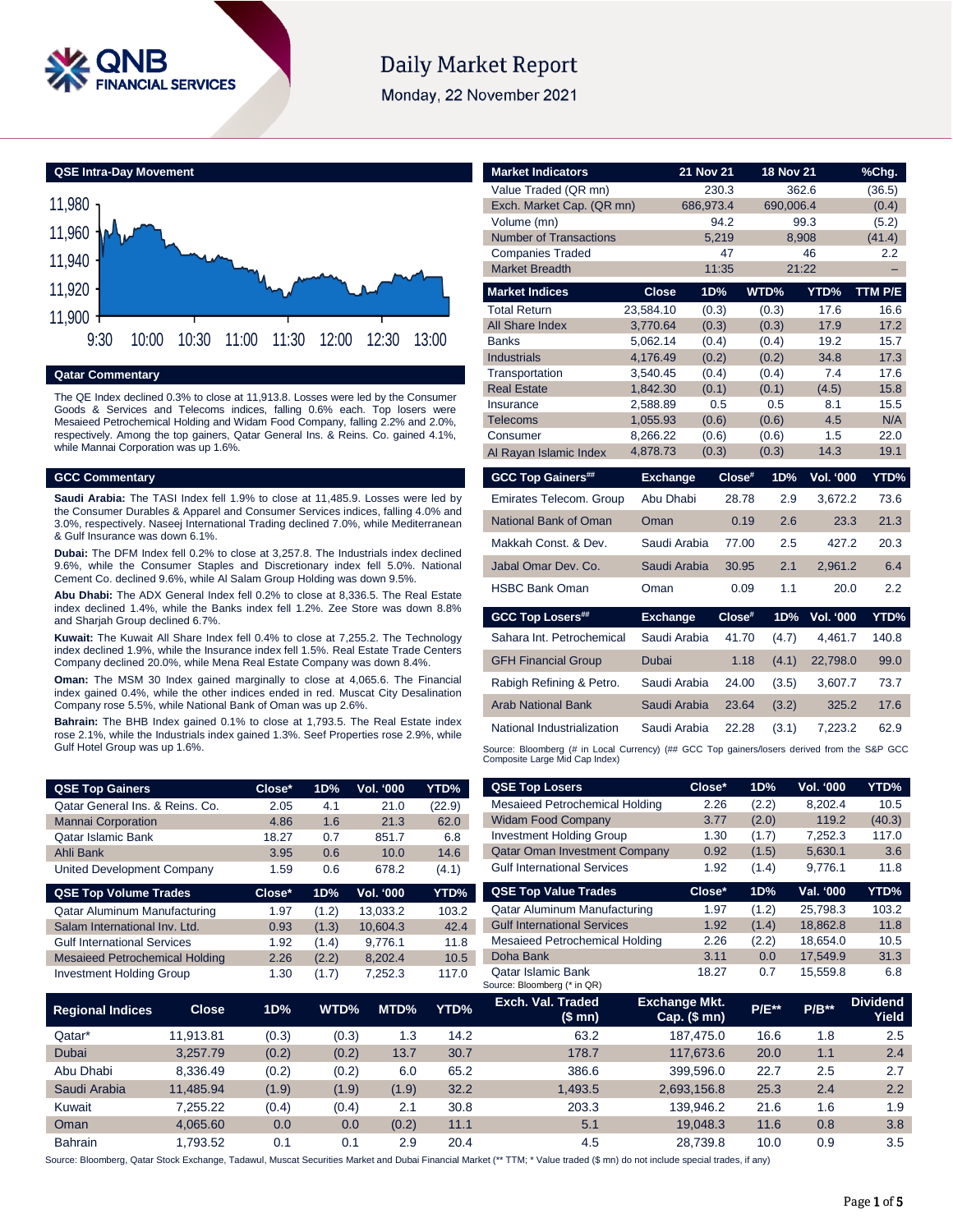### **Qatar Market Commentary**

- The QE Index declined 0.3% to close at 11,913.8. The Consumer Goods & Services and Telecoms indices led the losses. The index fell on the back of selling pressure from GCC and Arab shareholders despite buying support from Qatari and foreign shareholders.
- Mesaieed Petrochemical Holding and Widam Food Company were the top losers, falling 2.2% and 2.0%, respectively. Among the top gainers, Qatar General Ins. & Reins. Co. gained 4.1%, while Mannai Corporation was up 1.6%.
- Volume of shares traded on Sunday fell by 5.2% to 94.2mn from 99.3mn on Thursday. Further, as compared to the 30-day moving average of 187.9mn, volume for the day was 49.9% lower. Qatar Aluminum Manufacturing Co. and Salam International Inv. Ltd. were the most active stocks, contributing 13.8% and 11.3% to the total volume, respectively.

| <b>Overall Activity</b>        | Buy %*   | Sell %*  | Net (QR)        |
|--------------------------------|----------|----------|-----------------|
| Qatari Individuals             | 47.03%   | 52.62%   | (12,854,866.4)  |
| <b>Qatari Institutions</b>     | 22.09%   | 13.31%   | 20,224,591.6    |
| Qatari                         | 69.12%   | 65.92%   | 7,369,725.2     |
| <b>GCC Individuals</b>         | 0.48%    | 0.80%    | (741, 656.3)    |
| <b>GCC</b> Institutions        | 1.92%    | 4.27%    | (5,397,746.5)   |
| <b>GCC</b>                     | 2.40%    | 5.07%    | (6, 139, 402.8) |
| Arab Individuals               | 13.90%   | 20.82%   | (15,924,386.5)  |
| <b>Arab Institutions</b>       | $0.00\%$ | $0.00\%$ |                 |
| Arab                           | 13.90%   | 20.82%   | (15,924,386.5)  |
| <b>Foreigners Individuals</b>  | 3.78%    | 3.09%    | 1,582,940.8     |
| <b>Foreigners Institutions</b> | 10.80%   | 5.10%    | 13,111,123.3    |
| <b>Foreigners</b>              | 14.57%   | 8.19%    | 14,694,064.1    |

Source: Qatar Stock Exchange (\*as a % of traded value)

# **News**

- **Qatar**
- **FTSE Global Equity Index Series December 2021 quarterly changes –** FTSE Global Equity Index Series December 2021 Quarterly Changes 19 November 2021 FTSE Russell announces that the following quarterly review changes will become effective on, December 20, 2021 (i.e. after the close of business on, December 17, 2021). Please note: Index review changes included may be subject to revision until close of business, December 3, 2021. Effective December 6, 2021, the index review changes will be considered final. Any subsequent changes will generally only be considered in exceptional circumstances, in accordance with the FTSE Russell recalculation policy and guidelines. (QSE)
- **Qatar's IPI jumps 1.7% YoY in September –** Doha's industrial production gained traction in September on a yearly basis on robust output expansion, especially in cement, printing, beverages, refined petroleum products and food products, as well as in hydrocarbons, according to the Planning and Statistics Authority (PSA). The country's IPI gained 1.7% YoY but saw a marginal 0.3% MoM decline in September 2021. The PSA introduced IPI, a short-term quantitative index that measures the changes in the volume of production of a selected basket of industrial products over a given period with respect to a base period 2013. The mining and quarrying index, which has a relative weight of 83.6%, saw a 1.3% increase on a yearly basis owing to a 1.3% expansion in the extraction of crude petroleum and natural gas, and 15.3% in other mining and quarrying sectors. On a monthly basis, the index showed a 0.2% fall owing to a 0.2% decrease in the extraction of crude petroleum and natural gas and 0.1% in other mining and quarrying sectors. The manufacturing index, with a relative weight of 15.2%, was seen soaring 4.6% YoY in September 2021 on account of 51% surge in printing and reproduction of recorded media, 23.8% in refined petroleum products, 17.2% in cement and other non-metallic mineral products, 6.8% in food products, 3.2% in rubber and plastics products and 1.2% in chemicals and chemical products. Nevertheless, there was 3.8% shrinkage in the production of beverages and 0.5% in basic metals. On a monthly basis, the manufacturing index was down 0.02% in September this year owing to 3.8% contraction in the production of basic metals and 0.1% in chemicals and chemical products. However, there was 51% surge in printing and the reproduction of recorded media,

8% in rubber and plastics products, 6.8% in food products, 1.5% in cement and other non-metallic mineral products 1.4% in beverages and 1.2% in refined petroleum products. Electricity, which has 0.7% weight in the IPI basket, saw its index plummet 2.1% and 8% YoY and MoM respectively this September. In the case of water, which has a 0.5% weight, there was a 23.3% and 3.2% decrease on a yearly and monthly basis respectively in September 2021. (Gulf-Times.com)

- **CNBC: Domestic liquidity in Qatar drops to QR612bn in October –** Domestic liquidity in Qatar declined during the first month of October by 1% on a monthly basis to about QR612bn, according to a survey of the Qatar Central Bank. The "M2" money supply (domestic liquidity) in Qatar last month was affected by a decrease in quasi-cash by 1.4% to reach QR460bn, under pressure from the decline in term deposits to QR276bn, compared to the increase in the money supply (M1) to QR151.5bn supported by an increase Demand deposits amounted to QR138.9bn. The money supply (M2) represents the domestic liquidity, which includes the balances in accounts or time deposits, and savings accounts in banks. Loans and credit facilities with banks operating in Qatar fell last October to QR1.2tn, pressured by the decline in public sector loans by 1.8% to QR381bn, according to the consolidated financial statements of banks in Qatar issued by the Qatar Central Bank. Last month, deposits in the banking system decreased by 1% to QR965bn, as a result of a 5% drop in public sector deposits to QR279bn. The net foreign assets deficit of banks operating in Qatar stabilized last October at QR472.5bn, according to the survey of the monetary situation of the banking system issued by the Qatar Central Bank. The foreign liabilities of banks in Qatar recorded a 0.8% increase last month to about QR717bn, compared to the rise in assets with their counterparts abroad to QR244.5bn. Last month, the total net domestic assets of Qatar's banks declined to QR935.6bn, affected by the rise in net claims on the government by 2.7% to QR242.2bn, and the increase in domestic credit to QR1,038bn. (Bloomberg)
- **Al Faleh Educational Holding announces the closure of nominations for board membership –** Al Faleh Educational Holding announced the closure of the period for nomination for the membership of its board of directors for 2021-2024 on November 18, 2021 at 03:30 PM. (QSE)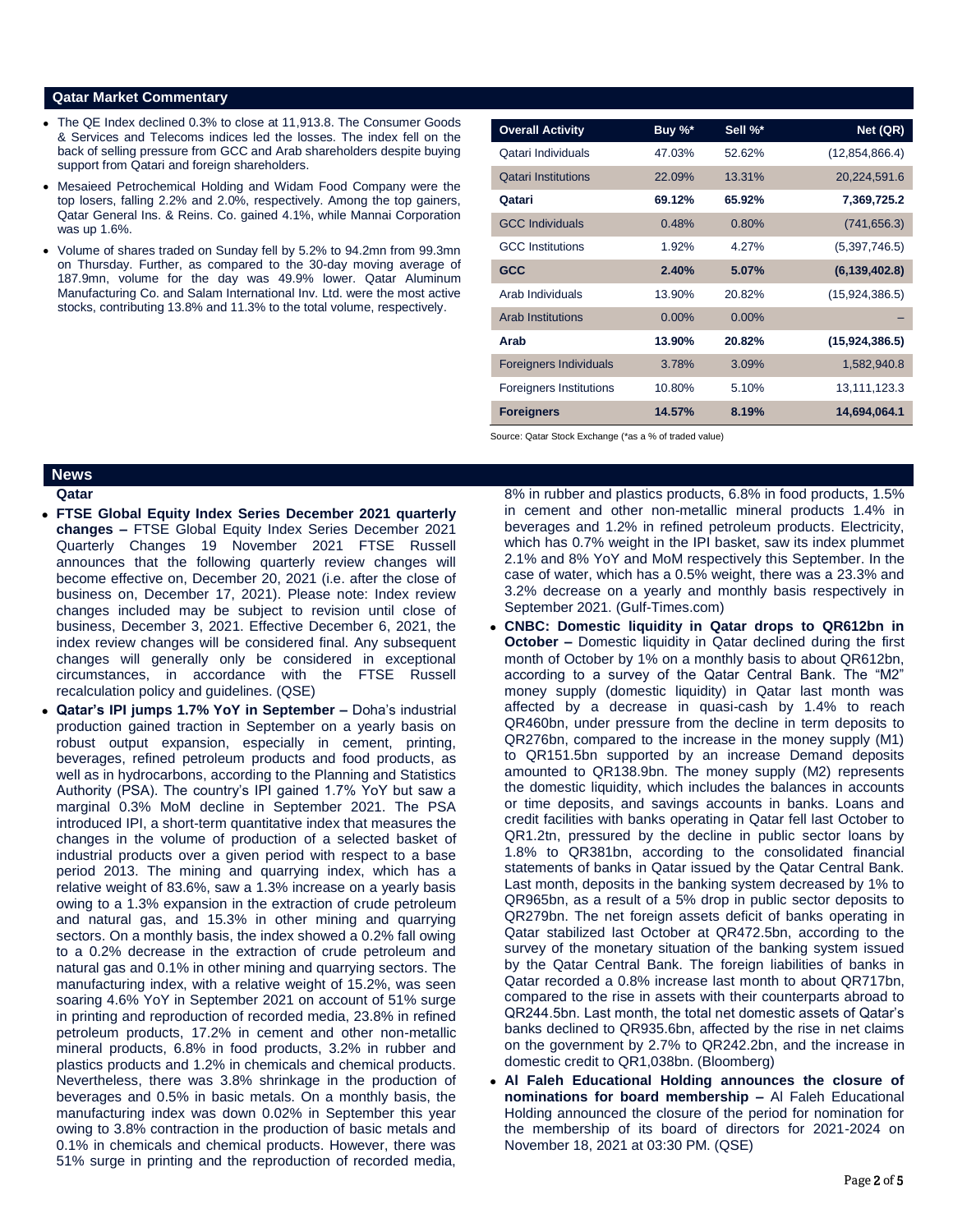- **Real estate deals worth QR1.64bn signed in October –** Qatar's real estate sector remained abuzz with deal making during October this year and maintaining strong growth momentum despite the challenging situation created by coronavirus pandemic. The realty sector witnessed deals worth QR1.64bn during in 428 transactions during October this year, according to Ministry of Justice data. In terms volume of real estate deals, Doha Municipality clinched the top spot as it witnessed transactions worth QR617.4mn during last month, which was the highest figures among the municipality across the country. Doha Municipality witnessed total 108 real estate transactions during the month. However, in terms of number of real estate transactions, Al Rayyan Municipality came at the top as total 120 real estate deals were struck during October. The value of deals signed in the municipality reached QR386.78mn during the month. (Peninsula Qatar)
- **Tech startups in Qatar get QR34.6mn funding in 3Q –** Tech startups in Qatar received a total funding of QR34.6mn across 11 deals during the YTD third quarter (3Q) of 2021, which showed a 57% increase compared to 2020, according to the latest 'Tech-Start Up Investments Round Up' report by KPMG for the Mena region. Qatar-based fintech company Spendwisor also made it to the list of the report's 'Top startup investments in the region', with a \$1mn pre-seed funding during the period, and included local angel investors. Qatar continues to experience a rise in the number of fintech led startups, with sub-sequent venture capital (VC) investments backing the country's promising fintech space. However, delivery services in the food and beverage (F&B) sector secured the largest share in funding, KPMG has said. The top 5 tech startup deals in Qatar during YTD 3Q2021 included: Snoonu with a \$5mn (QR18.2mn) Series A funding which was led by its strategic partner Qatar Development Bank (QDB) with participation from multiple investors; SkipCash with a \$1.92mn (QR7mn) Seed funding led by a group of private Qatari investors; Spendwisor with a \$1mn (QR3.6mn) Pre-seed funding led by local angel investors; Dibsy with a \$300,000 (QR1mn) Pre-seed funding by local angel investors; and CWallet with a \$220,000 (QR800,000) Pre-series A funding by investors including MBK Holding, 360 Nautica, and Snoonu Holding. (Peninsula Qatar)
- **Qatar completes construction of all World Cup stadiums –** With exactly one year to go until the first FIFA World Cup in the Middle East and Arab world, Qatar has completed construction work at all eight tournament venues, the Supreme Committee for Delivery & Legacy said in a press release Sunday. The finishing touches were recently applied to Lusail Stadium – the 80,000-capacity venue that will host next year's final on 18 December. Lusail is one of seven venues to have been built from scratch, while Khalifa International Stadium was extensively redeveloped in preparation for the 22nd edition of football's flagship international tournament. To celebrate the one year to go milestone, qatar2022.qa takes a closer look at the eight amazing stadiums that will host the FIFA World Cup, which will kick off at Al Bayt on 21 November 2022. (Gulf-Times.com) **International**
- **UK to host G7 foreign and development ministers on December 10-12 –** Britain will host foreign and development ministers from the G7 group of industrialized nations and from the Association of Southeast Asian Nations (ASEAN) at a summit in Liverpool from December 10 to December 12, it said. The summit will address issues including economic resilience post-COVID-19, global health and human rights, Britain's Foreign Office said in a statement. Among the ministers due to attend are those from Malaysia, Thailand and Indonesia, it said, adding that it was the first inclusion of ASEAN countries at a G7 foreign ministers' summit and this reflected "the UK's growing

Indo-Pacific tilt". Britain holds the rotating presidency of the G7 in 2021 and has already hosted the COP climate summit in Glasgow this month and the G7 leaders' summit in Carbis Bay in June. (Reuters)

- **China's Central Bank signals easing as economic growth slows –** China's central bank signaled possible easing measures to aid the economy's recovery as growth weakens. In its latest quarterly monetary policy report published Friday, the People's Bank of China removed a few key phrases cited in previous reports in its policy outlook, including sticking with "normal monetary policy." That suggests a shift in stance toward more supportive monetary policy, according to economists at Citigroup Inc., Nomura Holdings Inc. and Goldman Sachs Group Inc. The report also dropped the phrase to "control the valve on money supply," which suggests a stepped-up monetary easing, according to Macquarie Group Ltd.'s Larry Hu. The omission of the expression that the PBOC won't "flood the economy with stimulus" also sets the stage for more decisive monetary and credit easing, Nomura's Lu Ting wrote in a Sunday note. Any easing steps would likely be targeted toward small businesses and green finance, according to economists, similar to measures the PBOC has already taken in recent weeks, including 200bn Yuan (\$31bn) of financing for coal projects announced last week. The central bank is also likely to guide credit growth to accelerate next year, according to Guotai Junan Holdings Ltd. analysts led by Qin Han. Goldman Sachs' Hui Shan and colleagues said policy interest rates would likely remain unchanged, while Nomura's Lu said the chance of a reduction in the reserve requirement ratio will rise in coming months. "We expect Beijing to soon significantly step up its monetary easing and fiscal stimulus to counteract the increasing downward pressure," Lu said. The PBOC reiterated it won't use the property market to stimulate growth, adding that it will work with local governments to maintain the "stable and healthy development" of the market and protect consumers' rights. This suggests increasing chances of marginal structural easing in the coming months, according to Tommy Xie, head of Greater China research at Oversea-Chinese Banking Corp Ltd. (Bloomberg)
- **China's land sales slump for 4th month as property woes worsen –** The Chinese government's revenue from land sales slumped for a fourth month in October compared with year-ago levels, as cash-strapped developers moved cautiously on land buying after tighter regulatory curbs on new borrowing. The value of government land sales in October declined 13.14% from a year earlier to 573.7bn Yuan (\$89.90bn), after suffering a drop of 11.15% in September, according to Reuters calculations of data released by the finance ministry on Friday. Many developers including China Evergrande Group have grown desperately short of cash since authorities last year unveiled the "three red lines" - a policy of President Xi Jinping that imposes limits on liabilities-to-assets, net debt-to-equity, and cash-toshort-term borrowing ratios. Poor demand among developers at urban land auctions risks squeezing regional finances, pressuring local governments to scramble for other income to fund investment and support the economy, including the issuance of more bonds that increase their debt obligations, say some analysts. "Declining land sales will constrain fiscal funding for infrastructure, leading Chinese regional and local governments to temporarily shift to debt-funded growth," Moody's said in a recent report. Not all provinces and regions are equally dependent on land-sale revenue. "The unevenness in regional growth will persist, with developed provinces continuing to perform better than less-developed ones," Moody's said. China's government land-sale revenue grew 6.1% to 5.9371tn Yuan (\$930.29bn) in January-October from a year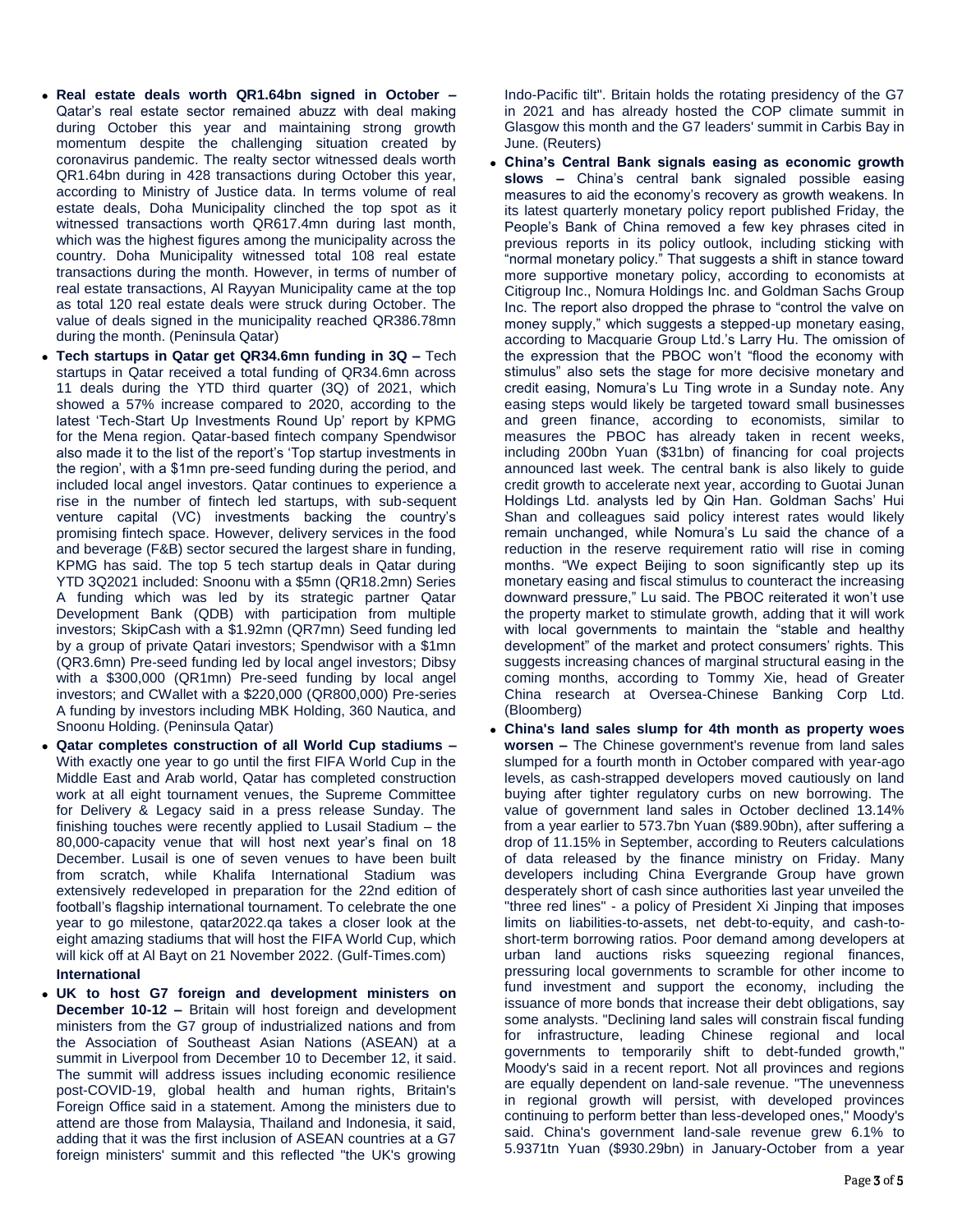earlier, data from the finance ministry showed, slowing from the 8.7% rise in the first nine months. (Reuters)

## **Regional**

- **Saudi bourse operator Tadawul sets price range for up to SR3.78bn IPO –** Saudi Tadawul Group, the kingdom's stock exchange operator, has set an indicative price range for its IPO which shows it could raise up to SR3.78bn in the deal. Saudi Tadawul plans to sell 36mn shares in the price range of SR95 to SR105 a share, it said in a stock exchange filing. Saudi Tadawul's listing plan comes after a boom in IPO activity in the kingdom following the listing of Saudi Aramco in 2019, which raised \$29.4bn in the world's biggest flotation. (Reuters)
- **Aramco eyes new investments in India after Reliance scraps deal –** Saudi Aramco said it will continue to look for investment opportunities in India, days after Reliance Industries Ltd. scrapped a plan to sell a stake in its oil-to-chemicals unit to the Middle Eastern company. "India offers tremendous growth opportunities over the long term," Aramco said in a statement on Sunday. It will "continue to evaluate new and existing business opportunities with our potential partners." Aramco had signed a non-binding letter of intent in August 2019 for a potential 20% stake in Reliance's oil-to-chemicals unit valued at about \$15bn. Reliance said the companies would walk away from the deal on Friday. (Bloomberg)
- **Saudi's Alkhorayef signs SR358mn contract with National Water Company –** Saudi Arabia's water services company Alkhorayef Water and Power Technologies (AWPT) has signed a seven-year management contract with National Water Company. Valued at SR358mn, the contract will include the operation and maintenance of the water and environmental treatment services in the central cluster (Riyadh Region) by National Water Company and Erwaa Water Company, AWPT said in a disclosure to the Saudi Stock Exchange (Tadawul). (Zawya)
- **Saudi pilgrimage sites developer to restructure SR3bn government loan –** Jabal Omar Development Company, one of Saudi Arabia's largest listed developers, said on Sunday it agreed to restructure a SR3bn loan it owed to the government as part of plans to fix its finances. The company, which runs the Jabal Omar complex of hotels and property within walking distance of the Grand Mosque in the Muslim holy city of Mecca, was hit hard when the coronavirus outbreak reduced pilgrimages. On Sunday, it said it received approval from the Saudi ministry of finance to restructure a SR3bn Islamic loan it received in 2011. (Reuters)
- **Customs data: Saudi holds top oil supplier to China in October –** Saudi Arabia held its position as the biggest supplier of crude oil to China for an 11th month in a row in October, with volumes up 19.5% from a year ago, customs data showed on Sunday. Saudi oil arrivals totaled 7.1mn tons, or 1.67mn bpd, data from the General Administration of Customs showed, which is 19.5% higher than 1.4mn bpd a year and compares with 1.94mn bpd in September. (Reuters)
- **Dubai rides growth wave as winter lockdowns hit Europe –** Tables at Gaia, one of the hottest dining spots in Dubai, are booked two weeks in advance and the crush of businesspeople emerging from surrounding offices keeps staff on their toes. "Every day feels like a Friday" said Evgeny Kuzin, chairman and co-founder of Bulldozer Group, which owns and runs several restaurants including Gaia. They've been hiring staff to keep up with renewed demand. As infection rates in Europe explode and governments tighten restrictions once more, Dubai's economy is rebounding faster than expected. Property sales are at decade highs, and streets so choked with traffic it's hard to find an empty taxi. (Bloomberg)
- **Al Mal Capital REIT acquires school campuses for AED300mn–** Al Mal Capital REIT acquires school campuses for AED300mn in which two school campuses of Al Shola Private Schools in Ajman, UAE, leased back to the operator on a longterm basis for management and operation. Current enrollment at 3,350 students with a total capacity to accommodate up to 4,300 students. (Bloomberg)
- **Sources: Abu Dhabi's ADNOC weighs IPO of logistics and services unit next year –** State oil firm Abu Dhabi National Oil Company (ADNOC) is weighing an IPO of its marine services, logistics and shipping arm next year, two sources familiar with the matter told Reuters. ADNOC Logistics & Services (ADNOC L&S) has been selected for a potential float in Abu Dhabi in 2022, said the sources, declining to be named as the matter is not public. A deal could follow after testing investor appetite and market conditions, they said. (Zawya)
- **Abu Dhabi's Yahsat to join FTSE UAE Small Cap Index –** Abu Dhabi's Al Yah Satellite Communications Company (Yahsat), along with all its subsidiaries, will be included in the FTSE UAE Small Cap Index, the company announced on Sunday. With its inclusion in the index, Yahsat will also be added to the FTSE Global Small Cap Index, FTSE Global All Cap Index, FTSE Middle East & Africa Small Cap Index and the FTSE Middle East & Africa All Cap Index, among others, the Abu Dhabi Securities Exchange-listed company said in a bourse filing. Yahsat's inclusion will be effective on December 20, 2021. (Zawya)
- **Bahrain Central bank governor expects real GDP to grow 3.1% in 2021 –** Bahrain's central bank governor, Rasheed Mohammed al-Maraj, said in an interview published on Sunday he expects real gross domestic product to grow 3.1% in 2021. The governor told local newspaper Albilad that foreign reserves increased to BHD1.63bn in September, and they were expected to keep growing because of the expected increase in revenues due to higher oil prices. (Reuters)